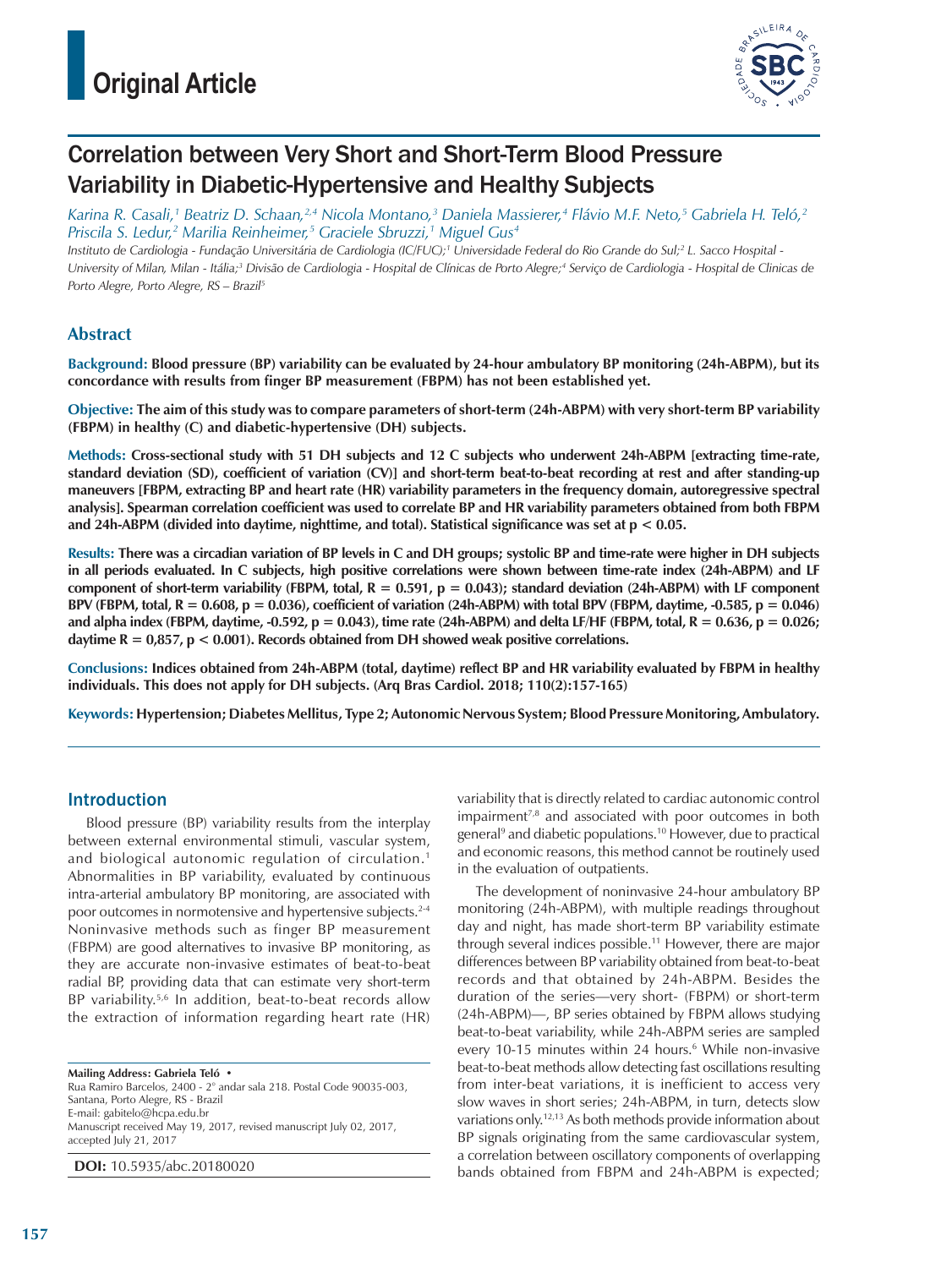however, studies on the association between BP variability evaluated by 24h-ABPM indices and target organ damage have shown contradictory results.<sup>4,14</sup>

Our report was aimed to compare three different parameters of short-term BP variability in 24h-ABPM, with very short-term BP variability measured by indices obtained from the FBPM in healthy subjects and in a population at high cardiovascular risk comprised of diabetic hypertensive subjects.

### **Methods**

#### Study design and population

This cross-sectional study was conducted at the outpatient clinic of the Hospital de Clínicas de Porto Alegre (Porto Alegre, RS, Brazil), a tertiary teaching hospital, and Instituto de Cardiologia do Rio Grande do Sul, Fundação Universitária de Cardiologia, from January 2009 to December 2012. The study was approved by the Ethics Committee of both Institutions (nº 0469.0.001.000-08 and 4313/09, respectively), which is accredited by the Office of Human Research Protections as an Institutional Review Board, in agreement with the principles outlined in the Declaration of Helsinki. After protocol approval, all subjects signed a written informed consent for participation. Adult patients of both genders, aged 18-65 years, and with hypertension and type 2 diabetes mellitus were invited to participate (DH group). Control group (C) consisted of healthy subjects, that is, without diagnosis or medication for hypertension and diabetes.

#### Clinical evaluation

Patients underwent demographic and clinical baseline data collection. Diabetes mellitus was defined by two fasting plasma glucose  $\geq$  126 mg/dl or use of antidiabetic agents or personal history of diabetes. Blood pressure was measured with an office aneroid sphygmomanometer and the mean values were estimated after an two measures on average. The cuff size was selected according to arm circumference. Hypertension was defined by mean blood pressure  $\geq 140/90$  mmHg or use of antihypertensive medication. After baseline data collection, subjects were randomly assigned to evaluations, being first submitted to 24h-ABPM or to FBPM. The interval between the two examinations was of no more than 15 days.

#### Short-term blood pressure variability evaluation (24h-ABPM)

All individuals were submitted to a 24h-ABPM in a usual working day, using a monitor (Spacelabs 90207, Spacelabs, Redmond, WA). Measurements were obtained every 15 minutes from 7 a.m. to 11 p.m., and every 20 minutes from 11 p.m. to 7 a.m. to complete 24 hours of the period studied. Cuff size was selected according to subjects' arm circumference.<sup>14</sup>

Based on the results of 24h-ABPM, the mean 24-hour systolic (SBP) and diastolic (DBP) blood pressures were calculated for each patient. Three different parameters of SBP variability were calculated: 1) time-rate index (rate of change in SBP over time in mmHg/min, defined as the first derivative values of SBP by time); 2) coefficient of variation of systolic BP within 24 hours (SD/mean pressure x 100%); and 3) mean of standard deviation of 24-hour systolic BP. The time-rate index allows the calculation of angular coefficients' sum and aims to measure how fast or slow and in which direction SBP values change. The measure was calculated using the following formula, where r is the rate of BP variability over time (considering the differences between BP measurements at each time interval) and N is the number of recordings:<sup>15</sup>

$$
R = |\bar{r}| = \frac{\sum_{i=1}^{N-1} |ri|}{N-1}
$$

In addition, considering circadian variations of BP and possible differences between daytime and nighttime 24h-ABPM parameters, data were divided into daytime and nighttime according to patients' reports and were also analyzed separately, considering both periods. Circadian behavior differences were calculated by subtracting nighttime from daytime values for each parameter.

#### Very short-term blood pressure variability evaluation (FBPM)

Blood pressure was recorded continuously, on a beat-to-beat basis, using the FINAPRES system (Ohmeda 2300, Monitoring Systems, Englewood, CO, USA).16 In this method, the pressure wave can be continuously monitored by a sensor placed on the patient's non-dominant middle finger, detecting small oscillations only. The experimental protocol had measurements at two different stages: ten minutes at rest in a sitting position and ten minutes after standing-up maneuver (sympathetic activation).

The BP signal was digitized by the CODAS system (Computer Operated Data Acquisition Software; DATAQ, Instruments, AKRON, OH, USA), sampling at 1 kHz and analyzed for each condition. Pulse interval (PI) tachogram and systolic arterial (SA) systogram series were constructed through the algorithm of Windaq/DATAQ, which identifies systolic peaks from BP waves. Systogram and tachogram series were analyzed by spectral analysis (frequency domain analysis) using an autoregressive model, applied to stationary intervals, which were selected in each segment condition. The stationarity of each time series was tested as previously reported.17 Short-term BP and HR variabilities were evaluated based on systogram and tachogram analyses, respectively.

In humans, the frequency domain analysis considers three distinct bands: high frequency (HF), which includes the interval between 0.15 and 0.4 Hz; low frequency (LF) between 0.04 and 0.15 Hz; and very low frequency (VLF), lower than 0.04 Hz.18,19 The same analysis was applied to tachogram series. Among parameters obtained by frequency domain analysis, LF and HF components are distinguished by physiological significance. They are mainly related to sympathetic and parasympathetic cardiac modulations, respectively; the relation between them—LF/HF index—is related to sympathetic-vagal balance;<sup>20</sup> and the absolute powers of LF and VLF components are predominantly related to vascular sympathetic modulation and to renin-angiotensin system modulation on SBP, respectively.<sup>1</sup> The alpha index was obtained from the square root of the ratio between the LF component of tachogram and systogram when coherence, assessed by cross-spectral analysis, exceeded 0.5 in these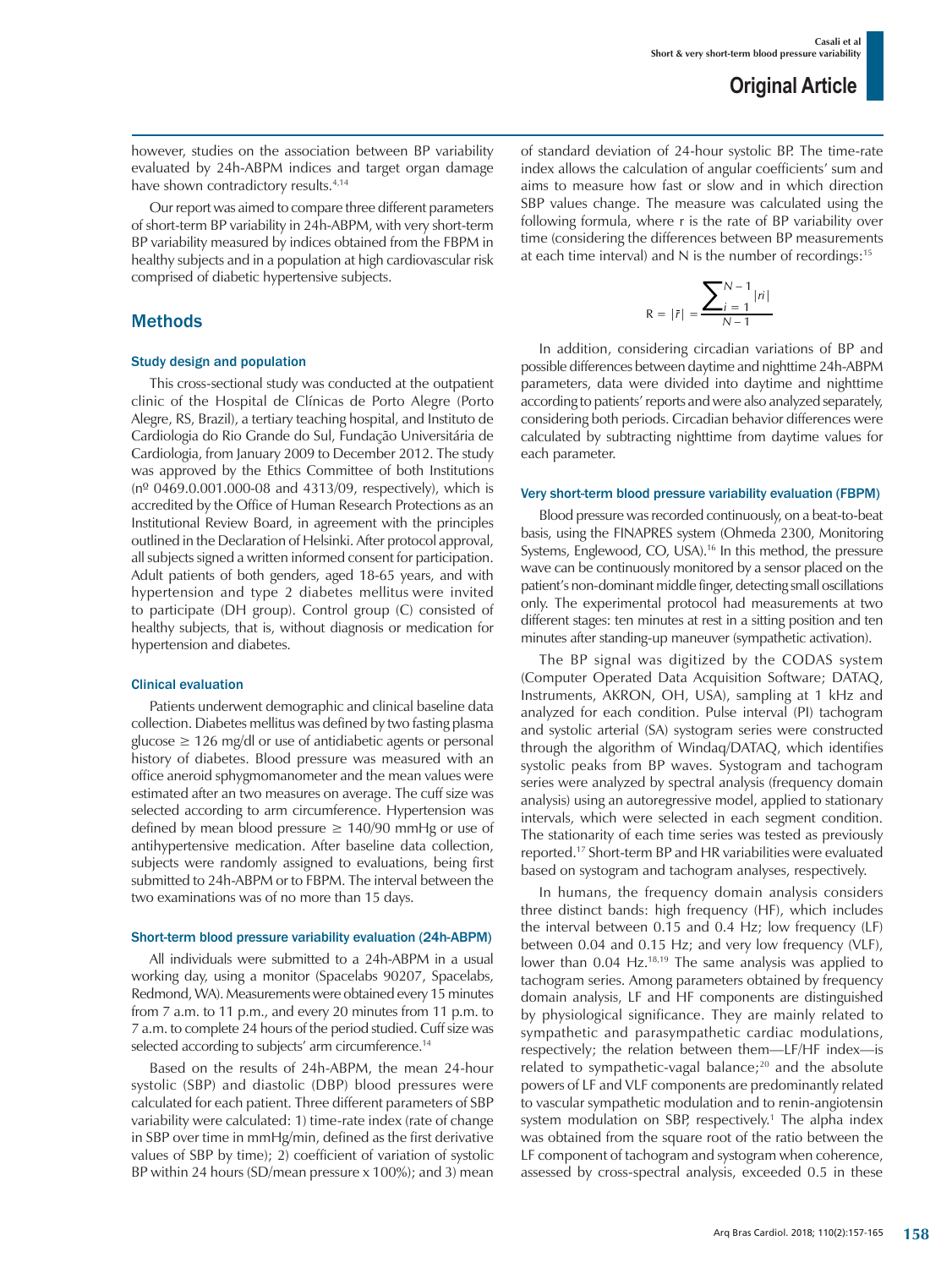bands<sup>21</sup> and expressed spontaneous baroreflex sensitivity. All series were analyzed by a trained researcher who was also blinded to conditions and subjects.

Delta indices were calculated for HR variability (HRV), LF/HF index and LF component of BPV, using variable values before (rest) and after standing-up maneuver (sympathetic activation, SA) for normalization, as follows:

$$
Delta = \frac{SA - REST}{REST}
$$

These indices had been previously proposed in order to quantify autonomic responses to standing-up maneuver.<sup>22,23</sup>

#### Biochemical measurements

Venous blood samples for biochemical measurements were drawn after 12-hour fasting. Plasma glucose was determined by the glucose oxidase method, serum creatinine by Jaffé's reaction, and glycated hemoglobin (HbA1c) by ion-exchange HPLC (Merck-Hitachi L-9100 HbA $_{1c}$  analyzer; Merck, Darmstadt, Germany). Serum cholesterol and triglycerides were measured by enzymatic-colorimetric methods (Merck Diagnostica, Darmstadt, Germany; Boehringer Mannheim, Buenos Aires, Argentina), and HDL cholesterol by a homogeneous direct method (autoanalyzer, ADVIA 1650). Low-density lipoprotein (LDL) cholesterol was calculated using Friedewald's formula.<sup>24</sup>

### Statistical analyses

Data are expressed as mean  $\pm$  standard deviation (SD) or medians and interquartile intervals, according to normality plots with tests and percentages. Pearson's chi-square, unpaired Student's t-test, Mann-Whitney rank sum test, two-way repeated measures ANOVA or Friedman repeated measures analysis of variance on rank, *post hoc* Student-Newman-Keuls were used when variables were compared between groups, as indicated. The correlation between the different indices obtained by 24h-ABPM and by FBPM were analyzed by the Spearman's correlation coefficient. Correlations were considered for discussion only if they were statistically significant and represented large-effect sizes, as defined by a correlation coefficient of 0.50 or higher.<sup>25</sup> All statistical analyses were performed using the SPSS statistical software package version 17.0 for Windows (SPSS Inc., Chicago, IL, USA). Statistical significance was set at  $p < 0.05$ .

### **Results**

Twelve healthy subjects (C) and 73 diabetic-hypertensive patients (DH) were selected; all C and 51 DH had complete data from 24h-ABPM and FBPM. Controls were 51.7  $\pm$  8.1 years old and 50% were men; DH were 57.3  $\pm$  8.1 years-old, 12% were men, 54.9% had their office BP well-controlled (< 130/80 mmHg) and 35.8% had good metabolic control (HbA1c < 7.0%). Clinical characteristics are shown in Table 1.

Short-term BP variability (24h-ABPM) results are displayed in Figure 1. There were differences among the indices obtained from total, daytime, and nighttime periods for both C and DH groups, confirming the expected circadian variations and justifying the division into periods. Comparisons between C and DH groups are represented by the bar graph, which shows that higher SBP and time-rate obtained from SBP in DH group for all periods evaluated. The mean of the standard deviation and the coefficient of variation of 24-hour SBP were different between C and DH in daytime only. Circadian behavior differences, calculated by subtracting nighttime from daytime values, show a lower reduction of mean SBP at night in DH patients as compared to controls. The differences obtained for

|  | Table 1 - Clinical characteristics of controls (C) and diabetic-hypertensive (DH) subjects. |  |  |  |  |  |
|--|---------------------------------------------------------------------------------------------|--|--|--|--|--|
|  |                                                                                             |  |  |  |  |  |

| Variables                      | Controls ( $n = 12$ )    | Diabetic-hypertensive ( $n = 51$ ) | p       |  |
|--------------------------------|--------------------------|------------------------------------|---------|--|
| Age (years)                    | $51.6 \pm 4.4$           | $57.3 \pm 8.1$                     | 0.011   |  |
| Male gender                    | 6(50.0)                  | 11(20.8)                           | 0.065   |  |
| BMI $(Kg/m2)$                  | $23.5 \pm 2.3$           | $30.5 \pm 4.2$                     | < 0.001 |  |
| Office SBP (mmHg)              | $116.0 \pm 8.2$          | $139.2 \pm 17.2$                   | < 0.001 |  |
| Office DBP (mmHg)              | $77.0 \pm 5.0$           | $80.9 \pm 11.9$                    | 0.086   |  |
| Duration of diabetes (years)   | ۰                        | $6.9(3.0-10.0)$                    |         |  |
| Fasting plasma glucose (mg/dL) |                          | $156.5 \pm 55.1$                   |         |  |
| $HbA1c$ $%$                    | ۰                        | $8.2 \pm 2.0$                      |         |  |
| Total cholesterol (mg/dl)      |                          | $181.2 \pm 32.6$                   |         |  |
| HDL cholesterol (mg/dl)        |                          | $42.6 \pm 13.2$                    |         |  |
| Triglycerides (mg/dl)          | $\overline{\phantom{a}}$ | $180.5(132.8 - 248.5)$             |         |  |
| Creatinine (mg/dl)             |                          | $0.82 \pm 0.2$                     |         |  |
| Microalbuminuria (> 17 µg/min) |                          | 14(27.4)                           |         |  |

*BMI: body mass index, SBP: systolic blood pressure, DBP: diastolic blood pressure, HbA1c: glycated hemoglobin, HDL: high-density lipoprotein; FBPM: Short-Term Blood Pressure. Continuous variables are expressed as mean ± standard deviation or median and interquartile range (p25-p75) and percentiles. Categorical variables are expressed as number (%). Comparisons were tested by Pearson's χ2 test and Student's t test.*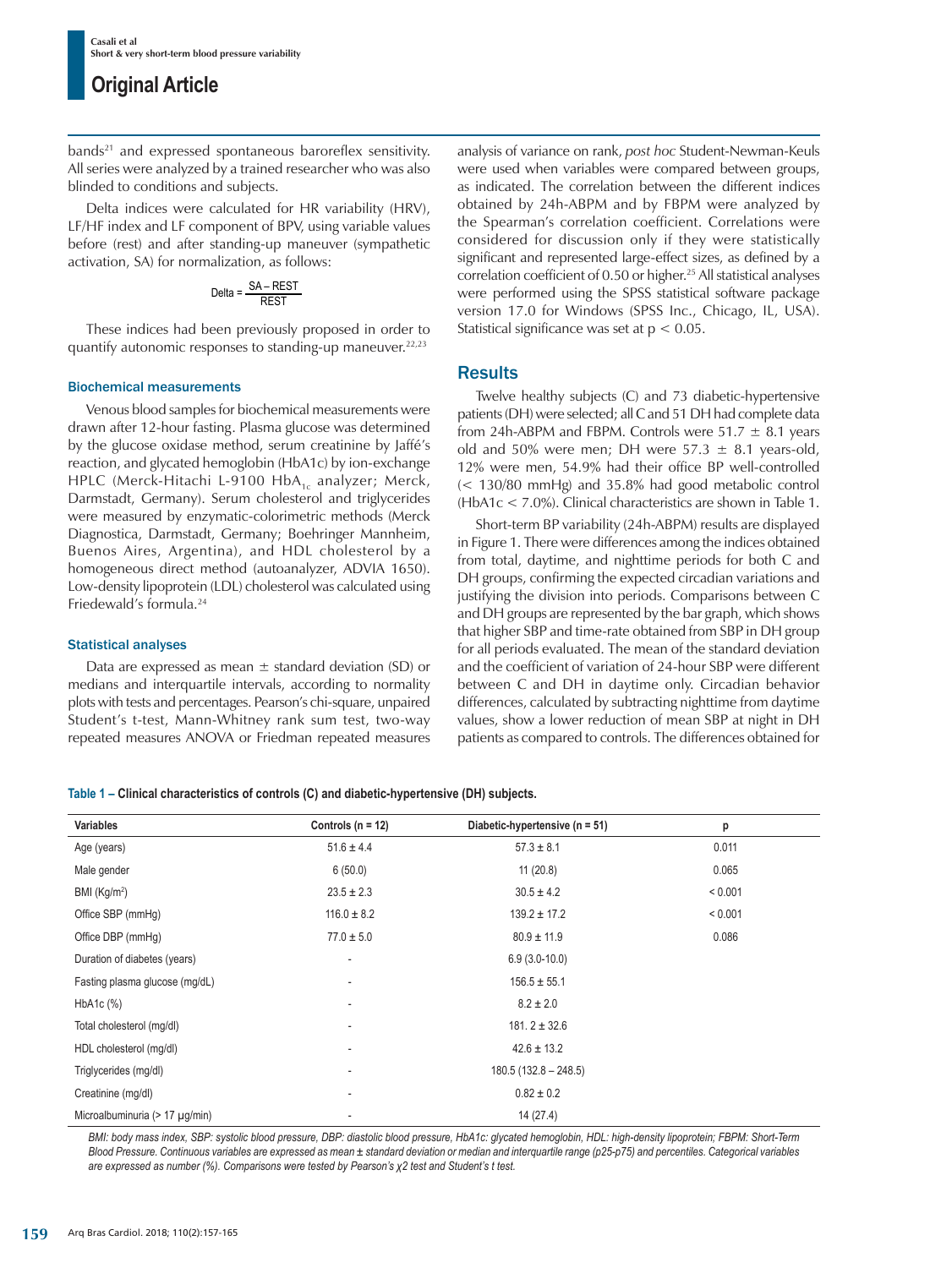

**Figure 1 –** *Short-term BP variability (24h-ABPM). Data are shown as mean ± SD. SBP, systolic blood pressure. Analysis using 24-hour records (total) and divided into daytime*  and nighttime periods. Graph shows a comparison between controls (C, green bars) and diabetic-hypertensive (DH, blue bars) groups, also including circadian behaviour *differences, calculated by subtracting nighttime from daytime values (Difference, last bars of each graphic). \* p < 0.05 vs. C, Student's t-test. Table reports all values, compared by Friedman repeated measures analysis of variance on rank, post hoc Student-Newman-Keuls. † p < 0.05 vs. total period; # p < 0.05 vs. daytime period.*

| Variable                                 | $C(n = 12)$       |                     | $DH (n = 51)$       |                   | P       |           |             |  |  |
|------------------------------------------|-------------------|---------------------|---------------------|-------------------|---------|-----------|-------------|--|--|
|                                          | At rest           | Standing up         | At rest             | Standing up       | Group   | Condition | Interaction |  |  |
| Mean BP (mmHg)                           | $114.6 \pm 23.6$  | $112.6 \pm 18.2$    | $129.4 \pm 17.7$    | $123.8 \pm 21.6$  | 0.019   | 0.494     | 0.147       |  |  |
| Very short-term BPV (mmHq <sup>2</sup> ) | $21.57 \pm 12.20$ | $37.17 \pm 16.12^*$ | $25.27 \pm 20.08$   | $25.23 \pm 23.04$ | 0.504   | 0.058     | 0.047       |  |  |
| LF component of BPV (mmHq <sup>2</sup> ) | $1.80 \pm 1.13$   | $13.84 \pm 11.93$   | $4.59 \pm 6.02$     | $9.26 \pm 10.61$  | 0.879   | < 0.001   | 0.060       |  |  |
| HF component of BPV (mmHq <sup>2</sup> ) | $1.40 \pm 1.57$   | $3.73 \pm 3.02^*$   | $3.44 \pm 3.46 \#$  | $2.25 \pm 1.64*$  | 0.538   | 0.323     | < 0.001     |  |  |
| Mean HR (bpm)                            | $66.2 \pm 9.3$    | $77.8 \pm 8.7^*$    | $70.8 \pm 11.9$     | $77.2 \pm 13.9^*$ | 0.419   | < 0.001   | 0.016       |  |  |
| HRV $(s^2)$                              | $1.47 \pm 1.71$   | $1.07 \pm 0.78$     | $0.73 \pm 0.79$     | $0.45 \pm 0.42$   | 0.005   | 0.010     | 0.658       |  |  |
| LF component of HRV (nu)                 | $40.77 \pm 16.84$ | $61.48 \pm 16.90$   | $31.08 \pm 21.07\#$ | $40.69 \pm 23.62$ | 0.014   | < 0.001   | 0.339       |  |  |
| HF component of HRV (nu)                 | $50.65 \pm 14.79$ | $30.07 \pm 15.33$   | $49.91 \pm 22.35$   | $36.19 \pm 20.48$ | 0.842   | < 0.001   | 0.464       |  |  |
| LF/HF index                              | $0.99 \pm 0.76$   | $3.33 \pm 3.16$     | $1.09 \pm 1.54$     | $2.69 \pm 4.13$   | 0.902   | 0.001     | 0.744       |  |  |
| Alpha index (ms/mmHq)                    | $15.04 \pm 9.75$  | $6.43 \pm 5.24*$    | $8.24 \pm 7.70#$    | $4.72 \pm 3.89^*$ | < 0.001 | < 0.001   | 0.003       |  |  |

|  |  |  |  |  | Table 2 - Very short-term blood pressure variability and heart rate variability (FBPM) at rest and after standing-up maneuver. |
|--|--|--|--|--|--------------------------------------------------------------------------------------------------------------------------------|
|--|--|--|--|--|--------------------------------------------------------------------------------------------------------------------------------|

*Data are shown as mean ± SD. HR: heart rate, HRV: heart rate variability, BP: blood pressure, BPV: BP variability, LF: low frequency component, HF: high frequency component. \*p < 0.05 vs. rest condition; #p < 0.05 vs. C; FBPM: Short-Term Blood Pressure. Two-way repeated measures ANOVA. Post hoc Student-Newman-Keuls.*

the coefficient of variation and mean of standard deviation of 24-hour systolic BP were positive in DH, negative in C, and different between groups.

Very short-term BP variability and HR variability (FBPM) results obtained by spectral analysis are displayed in Table 2. As expected, BP was higher in DH *vs.* C at rest and after standing-up maneuver. Heart rate variability, LF component of HRV, and alpha index were lower in DH *vs.* C. The standing-up maneuver, applied to induce sympathetic activation, resulted in differences for all HR variability components, showing the expected response to this maneuver in both groups. However, BP variability did not change after the maneuver in DH subjects, and the alpha index (spontaneous baroreflex sensitivity) was lower at rest and after the maneuver in this group when compared to controls.

Autonomic response to standing-up maneuver assessed by delta indices (Figure 2) had a lower response for LF/HF ratio in DH group as compared to C group. Changes in delta HRV and delta\_LF/HF variability (BPV) were not different.

Correlations between very short- and short-term BP variabilities are shown in Tables 3 (C group) and 4 (DH group). In C group, some correlations were found at rest, and some after the standing-up maneuver. At rest, standard deviation of 24-hour systolic BP (24h-ABPM) was positively correlated with the LF component of BP variability (FBPM) in 24-hour evaluation; the coefficient of variation (24h-ABPM) was negatively correlated with total BP variability and alpha index (FBPM) during daytime. After standing-up maneuver, time-rate (24h-ABPM) was positively correlated with the LF component of BP variability (FBPM, 24 hours, and daytime).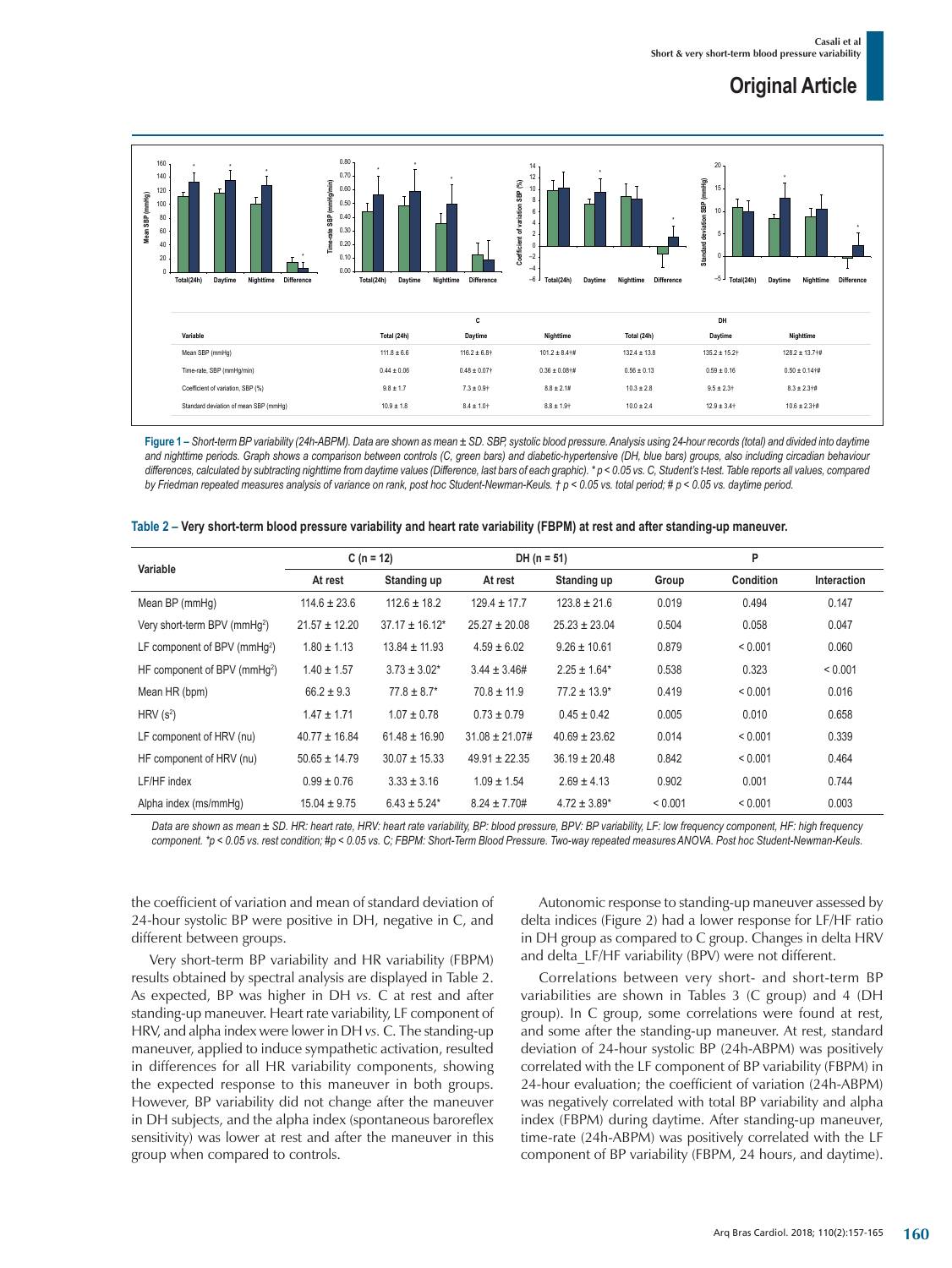

**Figure 2 –** *Autonomic response to standing-up maneuver as evaluated by delta indices: delta HRV (heart rate variability), delta LF/HF (low frequency/high frequency) and delta of LF of blood pressure variability (LF\_BPV), calculated from HR variability, LF/HF index and LF component of BPV, respectively. Box plots (median, 25 and 75% interquartile intervals) showing comparison between controls (C, blue bars) and diabetic-hypertensive (DH, green bars) groups. \* p < 0.001 and \*\* p = 0.009 vs. C, Mann-Whitney rank sum test.*

|                                                                                  | 24-hour   |                             |                              |           | Daytime                     |                              | Nighttime |                             |                              |  |
|----------------------------------------------------------------------------------|-----------|-----------------------------|------------------------------|-----------|-----------------------------|------------------------------|-----------|-----------------------------|------------------------------|--|
|                                                                                  | Time-rate | Coefficient<br>of variation | <b>Standard</b><br>deviation | Time-rate | Coefficient<br>of variation | <b>Standard</b><br>deviation | Time-rate | Coefficient<br>of variation | <b>Standard</b><br>deviation |  |
| <b>AT REST</b>                                                                   |           |                             |                              |           |                             |                              |           |                             |                              |  |
| <b>Total BPV R</b>                                                               | 0.236     | $-0.042$                    | $-0.007$                     | $-0.247$  | $-0.585$                    | $-0.315$                     | 0.555     | 0.210                       | 0.301                        |  |
| (P)                                                                              | 0.461     | 0.897                       | 0.983                        | 0.439     | 0.046                       | 0.319                        | 0.061     | 0.513                       | 0.341                        |  |
| LF component BPV R                                                               | 0.373     | 0.538                       | 0.608                        | 0.370     | 0.445                       | 0.559                        | 0.021     | 0.343                       | 0.438                        |  |
| (P)                                                                              | 0.233     | 0.071                       | 0.036                        | 0.236     | 0.147                       | 0.059                        | 0.948     | 0.276                       | 0.155                        |  |
| Alpha index R                                                                    | $-0.127$  | $-0.357$                    | $-0.322$                     | $-0.483$  | $-0.592$                    | $-0.524$                     | 0.290     | $-0.056$                    | 0.063                        |  |
| (P)                                                                              | 0.695     | 0.255                       | 0.308                        | 0.111     | 0.043                       | 0.080                        | 0.361     | 0.863                       | 0.846                        |  |
| <b>AFTER SYMPATHETIC</b><br><b>ACTIVATION</b><br>(Standing-up maneuver)          |           |                             |                              |           |                             |                              |           |                             |                              |  |
| Total BPV R                                                                      | 0.418     | 0.350                       | 0.427                        | 0.138     | $-0.172$                    | 0.084                        | 0.180     | 0.392                       | 0.424                        |  |
| (P)                                                                              | 0.176     | 0.265                       | 0.167                        | 0.670     | 0.594                       | 0.795                        | 0.575     | 0.208                       | 0.170                        |  |
| LF component BPV R                                                               | 0.591     | 0.322                       | 0.385                        | 0.649     | 0.329                       | 0.413                        | $-0.074$  | 0.315                       | 0.263                        |  |
| (P)                                                                              | 0.043     | 0.308                       | 0.217                        | 0.022     | 0.296                       | 0.183                        | 0.819     | 0.319                       | 0.409                        |  |
| Alpha index R                                                                    | $-0.116$  | $-0.392$                    | $-0.322$                     | $-0.346$  | $-0.312$                    | $-0.322$                     | 0.191     | $-0.503$                    | $-0.270$                     |  |
| (P)                                                                              | 0.720     | 0.208                       | 0.308                        | 0.271     | 0.324                       | 0.308                        | 0.552     | 0.095                       | 0.397                        |  |
| <b>DELTA INDEXES (AT REST/</b><br><b>AFTER SYMPATHETIC</b><br><b>ACTIVATION)</b> |           |                             |                              |           |                             |                              |           |                             |                              |  |
| Delta_HRV R                                                                      | $-0.056$  | $-0.070$                    | $-0.105$                     | 0.353     | 0.081                       | $-0.042$                     | $-0.541$  | $-0.168$                    | $-0.340$                     |  |
| (P)                                                                              | 0.862     | 0.829                       | 0.746                        | 0.261     | 0.803                       | 0.897                        | 0.070     | 0.602                       | 0.280                        |  |
| Delta_LF/HFR                                                                     | 0.636     | 0.000                       | 0.217                        | 0.857     | 0.385                       | 0.392                        | $-0.233$  | $-0.126$                    | 0.088                        |  |
| (P)                                                                              | 0.026     | 1.000                       | 0.499                        | 0.000     | 0.216                       | 0.208                        | 0.466     | 0.697                       | 0.787                        |  |
| Delta LF BPV R                                                                   | 0.299     | $-0.091$                    | $-0.077$                     | 0.282     | 0.011                       | $-0.035$                     | $-0.170$  | $-0.035$                    | $-0.217$                     |  |
| (P)                                                                              | 0.346     | 0.779                       | 0.812                        | 0.374     | 0.974                       | 0.914                        | 0.598     | 0.914                       | 0.498                        |  |

| Table 3 – Correlation between very short- (FBPM) and short-term (24h-ABPM) BP variability parameters – Control group. |  |  |  |
|-----------------------------------------------------------------------------------------------------------------------|--|--|--|
|-----------------------------------------------------------------------------------------------------------------------|--|--|--|

*BPV: blood pressure variability, LF: low frequency, LF\_BPV: LF component of BPV; FBPM: Short-Term Blood Pressure. Statistic correlation expressed as correlation coefficient (R) and significance (P), obtained by Spearman's test.*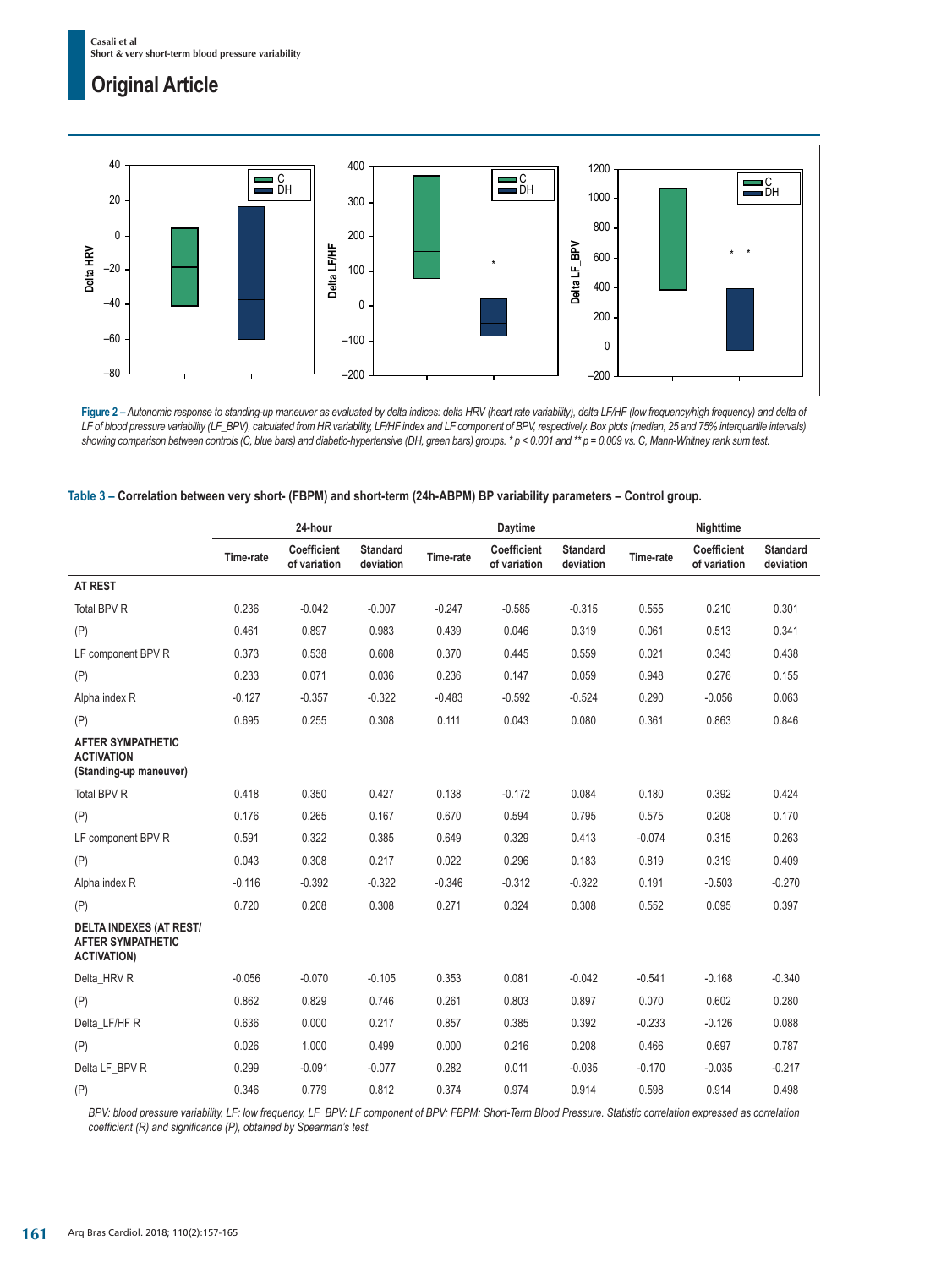|                                                                         |           | 24-hour                     |                              |           | Daytime                            |                              |           | Nighttime                          |                              |
|-------------------------------------------------------------------------|-----------|-----------------------------|------------------------------|-----------|------------------------------------|------------------------------|-----------|------------------------------------|------------------------------|
|                                                                         | Time-rate | Coefficient<br>of variation | <b>Standard</b><br>deviation | Time-rate | <b>Coefficient of</b><br>variation | <b>Standard</b><br>deviation | Time-rate | <b>Coefficient</b><br>of variation | <b>Standard</b><br>deviation |
| AT REST                                                                 |           |                             |                              |           |                                    |                              |           |                                    |                              |
| Total BPV R                                                             | 0.03      | 0.280                       | 0.240                        | 0.210     | 0.261                              | 0.286                        | $-0.036$  | 0.026                              | 0.103                        |
| (P)                                                                     | 0.486     | 0.046                       | 0.090                        | 0.152     | 0.064                              | 0.042                        | 0.807     | 0.857                              | 0.471                        |
| LF component BPV R                                                      | 0.330     | 0.356                       | 0.347                        | 0.332     | 0.185                              | 0.259                        | 0.234     | 0.278                              | 0.337                        |
| (P)                                                                     | 0.022     | 0.010                       | 0.013                        | 0.021     | 0.194                              | 0.066                        | 0.110     | 0.048                              | 0.016                        |
| Alpha index R                                                           | $-0.371$  | $-0.250$                    | $-0.264$                     | $-0.420$  | $-0.171$                           | $-0.222$                     | $-0.158$  | $-0.151$                           | $-0.220$                     |
| (P)                                                                     | 0.009     | 0.076                       | 0.062                        | 0.003     | 0.229                              | 0.117                        | 0.283     | 0.289                              | 0.122                        |
| <b>AFTER SYMPATHETIC</b><br><b>ACTIVATION (Standing-up</b><br>maneuver) |           |                             |                              |           |                                    |                              |           |                                    |                              |
| Total BPV R                                                             | 0.192     | 0.403                       | 0.413                        | 0.269     | 0.447                              | 0.486                        | 0.033     | 0.029                              | 0.176                        |
| (P)                                                                     | 0.191     | 0.003                       | 0.003                        | 0.065     | 0.001                              | 0.000                        | 0.826     | 0.841                              | 0.218                        |
| LF component BPV R                                                      | 0.140     | 0.274                       | 0.283                        | 0.156     | 0.166                              | 0.245                        | 0.042     | 0.090                              | 0.134                        |
| (P)                                                                     | 0.341     | 0.052                       | 0.044                        | 0.290     | 0.244                              | 0.083                        | 0.777     | 0.532                              | 0.349                        |
| Alpha index R                                                           | $-0.359$  | $-0.206$                    | $-0.263$                     | $-0.405$  | $-0.098$                           | $-0.192$                     | $-0.172$  | $-0.306$                           | $-0.336$                     |
| (P)                                                                     | 0.012     | 0.146                       | 0.063                        | 0.004     | 0.493                              | 0.177                        | 0.243     | 0.029                              | 0.016                        |
| <b>DELTA INDEXES</b><br>(AT REST/AFTER<br>SYMPATHETIC ACTIVATION)       |           |                             |                              |           |                                    |                              |           |                                    |                              |
| Delta_HRV R                                                             | 0.054     | 0.018                       | $-0.011$                     | $-0.003$  | $-0.045$                           | $-0.058$                     | 0.055     | 0.106                              | 0.059                        |
| (P)                                                                     | 0.714     | 0.901                       | 0.938                        | 0.985     | 0.754                              | 0.688                        | 0.711     | 0.460                              | 0.679                        |
| Delta LF/HF R                                                           | $-0.015$  | $-0.152$                    | $-0.099$                     | $-0.037$  | $-0.215$                           | $-0.190$                     | 0.088     | 0.097                              | 0.083                        |
| (P)                                                                     | 0.922     | 0.291                       | 0.492                        | 0.807     | 0.134                              | 0.186                        | 0.557     | 0.501                              | 0.568                        |
| Delta LF BPV R                                                          | $-0.162$  | $-0.105$                    | $-0.077$                     | $-0.210$  | $-0.093$                           | $-0.070$                     | $-0.069$  | $-0.070$                           | $-0.097$                     |
| (P)                                                                     | 0.271     | 0.464                       | 0.590                        | 0.152     | 0.515                              | 0.623                        | 0.643     | 0.623                              | 0.500                        |

**Table 4 – Correlation between very short- (FBPM) and short-term (24h-ABPM) BP variability parameters – DH group.**

*BPV: blood pressure variability, LF: low frequency, LF\_BPV: LF component of BPV; DH: Diabetic-Hypertensive. Statistic correlation expressed as correlation coefficient (R) and significance (P), obtained by Spearman's test*

Time-rate (24h-ABPM) was correlated with delta\_LF/HF (FBPM, 24 hours, and daytime). In DH group, although some correlations were statistically significant, none of them represented large-effect sizes (correlation coefficient of 0.50 or higher). Moderate-effect sizes (correlation coefficient near 0.50) were shown for total BP variability (24h-ABPM), coefficient of variation, and standard deviation (FBPM, 24 hours, and daytime). There was no correlation between short-term (24h-ABPM) and very short-term variability (FBPM) parameters, considering delta indices for DH subjects.

### **Discussion**

BP and HR variabilities were assessed in healthy and diabetic-hypertensive individuals by two well-known methods—24h-ABPM and FBPM—, seeking potential concordance between results of each method, which was indeed observed. Correlations between indices of BP variability (time rate with LF component BPV, standard deviation with LF component BPV, and coefficient of variation with total BPV and alpha index) and indices of HR variability (time rate with delta\_LF/HF) were high and significant in controls. On the other hand, few moderate correlations were observed in diabetic-hypertensive patients only after sympathetic activation.

As expected, there were differences between 24h-ABPM indices obtained in total, daytime, and nighttime periods because of the well-known circadian variations of BP levels<sup>26,27</sup> which occurred in both healthy and diabetic-hypertensive subjects. This leads us to conclude that data were adequately collected. Moreover, periods division showed differences between groups only when data collection included the day period, in accordance with previous reports.<sup>28,29</sup>

Additionally, indices obtained from FBPM had lower HRV, LF component of HRV, and alpha index (at rest and after standing-up maneuver) in DH *vs.* C group. This finding suggests the presence of autonomic neuropathy in the diabetic population, as expected and previously demonstrated by evaluating similar indices.<sup>30,31</sup>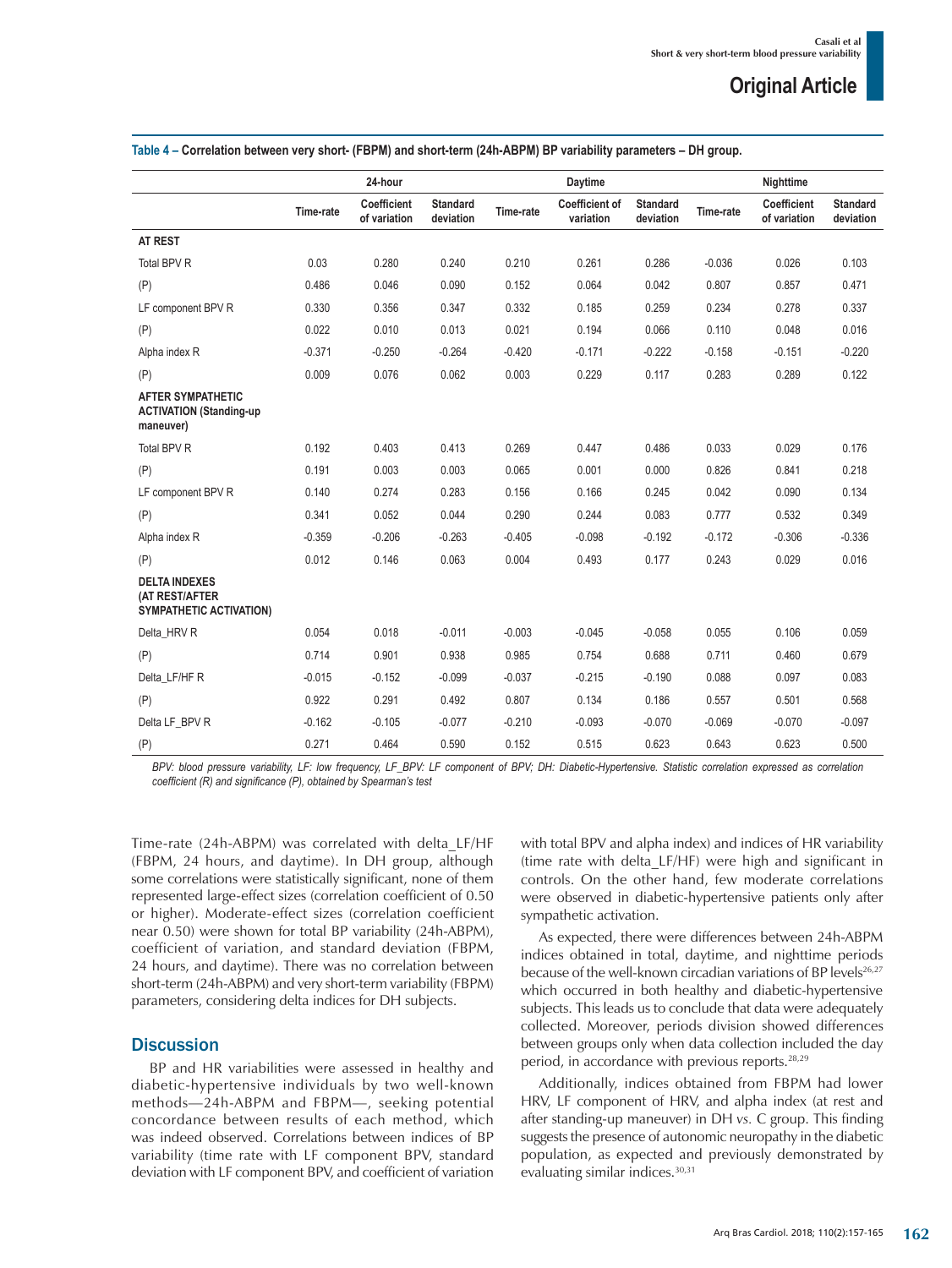In controls, correlations between very short- and short-term BP variability were present with FBPM data at rest and after the standing-up maneuver, but only when daytime data were included. This probably occurs because both methods are evaluating BP signals in similar situations, as 24h-ABPM provides data obtained mostly during routine activities in standing-up position (mean duration of nighttime period ∼6.9h). The most significant correlations were those between time-rate index (24h-ABPM) and LF component of BP variability and delta\_LF/HF (FBPM); also between the coefficient of variation (24h-ABPM) and between total BPV and the alpha index in all periods that included daytime data. The time-rate index obtained by 24h-ABPM (24-hour or daytime period) in healthy individuals is expected to reflect what the reference standard (FBPM) would show, considering LF component of BP variability and delta\_LF/HF.

The weak correlations observed between 24h-ABPM and FBPM indices in the diabetic-hypertensive group depict a very different pattern, which is certainly related to their disease. Moreover, there was no correlation between short-term variability parameters and delta indices. These correlations are weak even though four times more patients were evaluated, which would show significant correlations if they in fact existed. We cannot exclude that one or both methods employed may provide false results for this specific population once FBPM, for example, depends on attaining good BP signals, and quality of such information was not good because of vascular disorders common to this population.32 Therefore, we do not recommend 24h-ABPM to estimate very short-term BP variability parameters based on short-term variability indices for diabetic-hypertensive individuals.

Currently, the evaluation of BP variability across the several indices that can be obtained from 24h-ABPM or home blood pressure monitoring is not recommended by guidelines,<sup>14,33</sup> for predicting cardiovascular risk, or as additional goal for antihypertensive therapy, because literature has no consensus on these issues.4,14,34,35 It is possible that evidence available is not strong enough to support this use because the tools used are not so reliable. We suggest that equations derived from the 24h-ABPM measurement for non-diabetic subjects would be useful for risk prediction, but not for diabetic-hypertensive patients. It is unknown, though, whether this pattern occurs in hypertensive-only populations. The use of BP variability reduction as a new target to explore in further intervention trials related to hypertension should only be considered after this information is validated.

Considering the high prevalence of autonomic neuropathy in diabetes, $36,37$  and characteristic changes of this complication detected in the diabetic-hypertensive group (circadian behavior differences, lower spontaneous baroreflex sensitivity, HR variability and lower responses to stand-up in the LF/HF ratio vs. controls), we attributed to this complication some of the differences observed in other indices between groups. The standing-up maneuver is usually applied to induce sympathetic activation in very short-term BP variability evaluation, and in fact it induced the expected cardiac autonomic response for many indices in controls, but not for most of them in diabetic-hypertensive individuals.

Taking clinical characteristics of diabetic-hypertensive subjects into account and bearing in mind that the sample studied was obtained from a tertiary center, many patients were not adequately monitored (BP and metabolic control), indicating a high-risk group. Perhaps in this high-risk population, variability found in 24h-ABPM or other home BP evaluation methods may not successfully qualify higher cardiovascular risk beyond absolute systolic or diastolic BP, as previously described.34,38 Also, the age differences found could, at least partially, overestimate the differences between groups, and therefore configure a limitation of this study.

### **Conclusions**

In summary, short-term BP variability measured by time-rate index, standard deviation or coefficient of variation in 24h-ABPM are correlated with LF component BPV and delta LF/HF obtained from FBPM in nondiabetic individuals. Such findings should be evaluated in further cohort studies adequately designed for this purpose, also seeking relations with hard outcomes. This correlation was not well established in diabetic-hypertensive subjects. Some indices obtained from FBPM for diabetic subjects are promising tools for the diagnosis of diabetic autonomic neuropathy. Considering a standard reference for the diagnosis of autonomic neuropathy, these indices and cutoff values should be evaluated in further studies adequately designed for this purpose.

### Author contributions

Conception and design of the research and Analysis and interpretation of the data: Casali KR, Schaan B, Montano N, Massierer D, Neto FMF, Teló G, Ledur PS, Reinheimer M, Sbruzzi G, Gus M; Acquisition of data: Casali KR, Schaan B, Montano N, Massierer D, Teló G, Ledur PS, Reinheimer M, Sbruzzi G, Gus M; Statistical analysis: Casali KR, Teló G, Gus M; Obtaining financing: Schaan B, Gus M; Writing of the manuscript: Casali KR; Critical revision of the manuscript for intellectual content: Schaan B, Montano N, Massierer D, Neto FMF, Teló G, Ledur PS, Reinheimer M, Sbruzzi G, Gus M.

### **Potential Conflict of Interest**

No potential conflict of interest relevant to this article was reported.

### **Sources of Funding**

This study was funded by CNPq and FIPE (Hospital de Clínicas de Porto Alegre).

### **Study Association**

This study is not associated with any thesis or dissertation work.

### **Ethics approval and consent to participate**

This study was approved by the Ethics Committee of the Hospital de Clínicas de Porto Alegre (RS) and Instituto de Cardiologia do Rio Grande do Sul / Fundação Universitária de Cardiologia under the protocol number 0469.0.001.000-08 and 4313/09. All the procedures in this study were in accordance with the 1975 Helsinki Declaration, updated in 2013. Informed consent was obtained from all participants included in the study.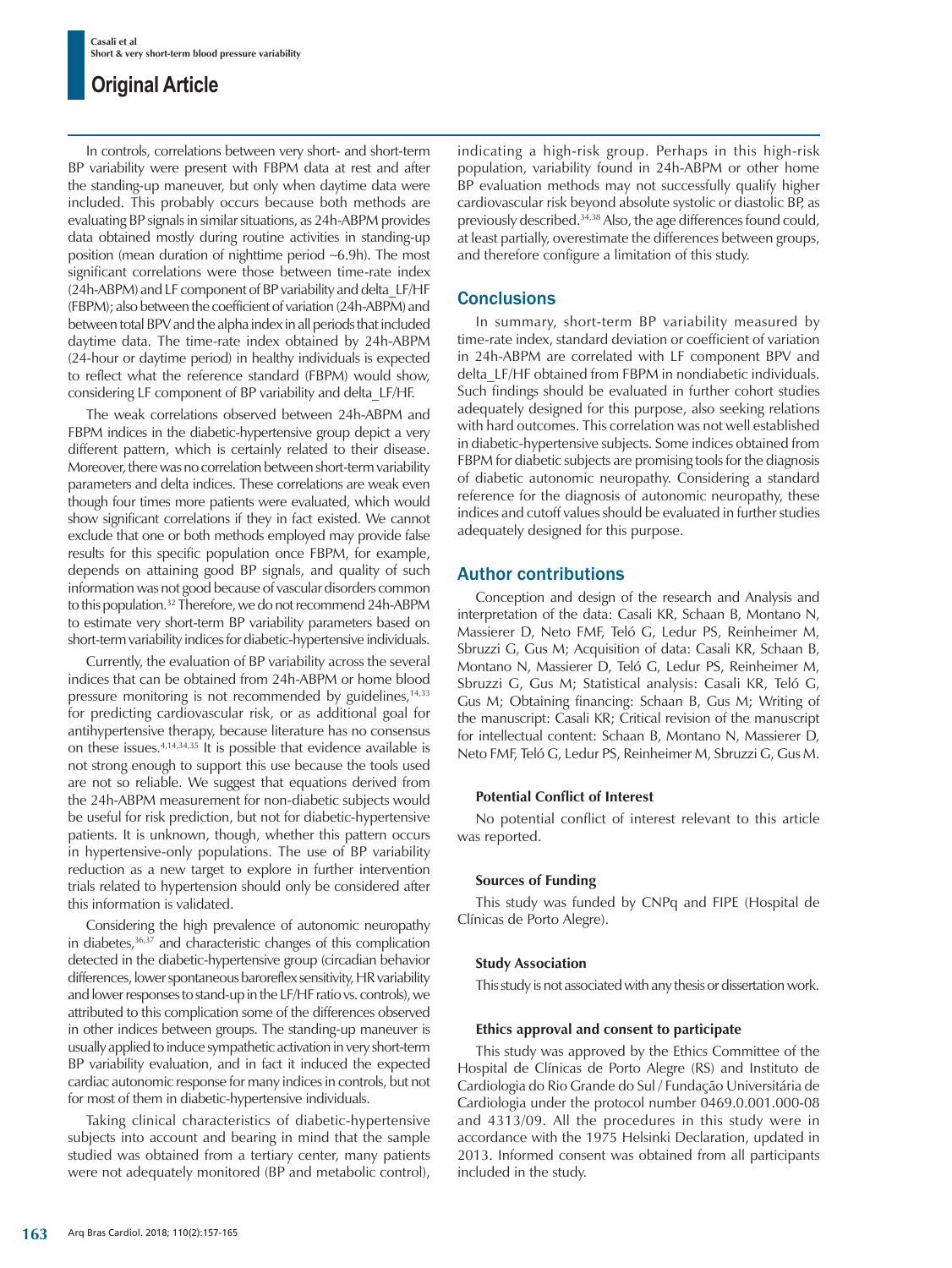### **References**

- 1. Stauss HM. Identification of blood pressure control mechanisms by power spectral analysis. Clin Exp Pharmacol Physiol. 2007;34(4):362-8. doi: 10.1111/j.1440-1681.2007.04588.x.
- 2. Ribeiro AH, Lotufo PA, Fujita A, Goulart AC, Chor D, Mill JG, et al. Association between short-term systolic blood pressure variability and carotid intimamedia thickness in ELSA-Brasil baseline. Am J Hypertens. 2017;30(10):954- 960. doi: 10.1093/ajh/hpx076.
- 3. Frattola A, Parati G, Cuspidi C, Albini F, Mancia G. Prognostic value of 24-hour blood pressure variability. J Hypertens. 1993;11(10):1133-7. PMID: 8258679.
- 4. Parati G, Pomidossi G, Albini F, Malaspina D, Mancia G. Relationship of 24 hour blood pressure mean and variability to severity of target-organ damage in hypertension. J Hypertens. 1987;5(1):93-8. PMID: 3584967.
- 5. Parati G, Casadei R, Groppelli A, Di Rienzo M, Mancia G. Comparison of finger and intra-arterial blood pressure monitoring at rest and during laboratory testing. Hypertension. 1989;13(6 Pt 1):647-55. PMID: 2500393.
- 6. Parati G, Ochoa JE, Salvi P, Lombardi C, Bilo G. Prognostic value of blood pressure variability and average blood pressure levels in patients with hypertension and diabetes. Diabetes Care. 2013;36 Suppl 2:S312-24. doi: 10.2337/dcS13-2043.
- 7. La Rovere MT, Pinna GD, Hohnloser SH, Marcus FI, Mortara A, Nohara R, et al; ATRAMI Investigators. Autonomic Tone and Reflexes After Myocardial Infarcton. Baroreflex sensitivity and heart rate variability in the identification of patients at risk for life-threatening arrhythmias: implications for clinical trials. Circulation. 2001;103(16):2072-7. PMID: 11319197.
- 8. Vinik AI, Maser RE, Mitchell BD, Freeman R. Diabetic autonomic neuropathy. Diabetes Care. 2003;26(5):1553-79. PMID: 12716821.
- 9. Tsuji H, Larson MG, Venditti FJ Jr, Manders ES, Evans JC, Feldman CL, et al. Impact of reduced heart rate variability on risk for cardiac events. The Framingham Heart Study. Circulation. 1996;94(11):2850-5. PMID: 8941112.
- 10. Gerritsen J, Dekker JM, TenVoorde BJ, Kostense PJ, Heine RJ, Bouter LM, et al. Impaired autonomic function is associated with increased mortality, especially in subjects with diabetes, hypertension, or a history of cardiovascular disease: the Hoorn Study. Diabetes Care. 2001;24(10):1793- 8. PMID: 11574444.
- 11. Wittke E, Fuchs SC, Fuchs FD, Moreira LB, Ferlin E, Cichelero FT, et al. Association between different measurements of blood pressure variability by ABP monitoring and ankle-brachial index. BMC Cardiovasc Disord. 2010 Nov 5;10:55. doi: 10.1186/1471-2261-10-55.
- 12. Castiglioni P, Parati G, Omboni S, Mancia G, Imholz BP, Wesseling KH, et al. Broad-band spectral analysis of 24 h continuous finger blood pressure: comparison with intra-arterial recordings. Clin Sci (Lond). 1999;97(2):129- 39. PMID: 10409467.
- 13. Parati G, di Rienzo M, Omboni S, Castiglioni P, Frattola A, Mancia G. Spectral analysis of 24 h blood pressure recordings. Am J Hypertens. 1993;6(6 Pt 2):188S-93S. PMID: 8347316.
- 14. Hansen TW, Thijs L, Li Y, Boggia J, Kikuya M, Björklund-Bodegård K, et al. Prognostic value of reading-to-reading blood pressure variability over 24 hours in 8938 subjects from 11 populations. Hypertension. 2010;55(4):1049-57. doi: 10.1161/HYPERTENSIONAHA.109.140798. Erratum in: Hypertension. 2010;55(6):e27.
- 15. Zakopoulos NA, Tsivgoulis G, Barlas G, Papamichael C, Spengos K, Manios E, et al. Time rate of blood pressure variation is associated with increased common carotid artery intima-media thickness. Hypertension. 2005;45(4):505-12. doi: 10.1161/01.HYP.0000158306.87582.43.
- 16. Yamakoshi K, Kamiya A, Shimazu H, Ito H, Togawa T. Noninvasive automatic monitoring of instantaneous arterial blood pressure using the

vascular unloading technique. Med Biol Eng Comput. 1983;21(5):557-65. PMID: 6633005.

- 17. Porta A, D'Addio G, Guzzetti S, Lucini D, Pagani M. Testing the presence of non stationarities in short heart rate variability series. Comp Cardiol. 2004;31:645-8.
- 18. Malliani A, Pagani M, Lombardi F, Cerutti S. Cardiovascular neural regulation explored in the frequency domain. Circulation. 1991;84(2):482-92. PMID: 1860193.
- 19. Pagani M, Montano N, Porta A, Malliani A, Abboud FM, Birkett C, et al. Relationship between spectral components of cardiovascular variabilities and direct measures of muscle sympathetic nerve activity in humans. Circulation. 1997;95(6):1441-8. PMID: 9118511.
- 20. Montano N, Porta A, Cogliati C, Costantino G, Tobaldini E, Casali KR, et al. Heart rate variability explored in the frequency domain: a tool to investigate the link between heart and behavior. Neurosci Biobehav Rev. 2009;33(2):71-80. doi: 10.1016/j.neubiorev.2008.07.006.
- 21. Fazan R Jr, de Oliveira M, da Silva VJ, Joaquim LF, Montano N, Porta A, et al. Frequency-dependent baroreflex modulation of blood pressure and heart rate variability in conscious mice. Am J Physiol Heart Circ Physiol. 2005;289(5):H1968-75. doi: 10.1152/ajpheart.01224.2004.
- 22. Lucini D, Norbiato G, Clerici M, Pagani M. Hemodynamic and autonomic adjustments to real life stress conditions in humans. Hypertension. 2002;39(1):184-8. PMID: 11799100.
- 23. Pagani M, Lombardi F, Guzzetti S, Rimoldi O, Furlan R, Pizzinelli P, et al. Power spectral analysis of heart rate and arterial pressure variabilities as a marker of sympatho-vagal interaction in man and conscious dog. Circ Res. 1986;59(2):178-93. PMID: 2874900.
- 24. Friedewald WT, Levy RI, Fredrickson DS. Estimation of the concentration of low-density lipoprotein cholesterol in plasma, without use of the preparative ultracentrifuge. Clin Chem. 1972;18(6):499-502. PMID: 4337382.
- 25. Cohen J. A power primer. Psychol Bull. 1992;112(1):155-9. PMID: 19565683.
- 26. Imai Y, Abe K, Munakata M, Sakuma H, Hashimoto J, Imai K, et al. Circadian blood pressure variations under different pathophysiological conditions. J Hypertens Suppl. 1990;8(1):S125-32. PMID: 2095380.
- 27. Matteucci E, Giampietro O. Circadian rhythm of blood pressure in diabetes mellitus: evidence, mechanisms and implications. Curr Diabetes Rev. 2012;8(5):355-61. PMID: 22698080.
- 28. Spallone V, Bernardi L, Maiello MR, Cicconetti E, Ricordi L, Fratino P, et al. Twenty-four-hour pattern of blood pressure and spectral analysis of heart rate variability in diabetic patients with various degrees of autonomic neuropathy. Comparison to standard cardiovascular tests. Clin Sci (Lond). 1996;91 Suppl:105-7. PMID: 8813845.
- 29. Spallone V, Bernardi L, Ricordi L, Soldà P, Maiello MR, Calciati A, et al. Relationship between the circadian rhythms of blood pressure and sympathovagal balance in diabetic autonomic neuropathy. Diabetes. 1993;42(12):1745-52. PMID: 8243821.
- 30. Chessa M, Butera G, Lanza GA, Bossone E, Delogu A, De Rosa G, et al. Role of heart rate variability in the early diagnosis of diabetic autonomic neuropathy in children. Herz. 2002;27(8):785-90. doi: 10.1007/s00059-002-2340-4.
- 31. May O, Arildsen H. Simple function tests for autonomic neuropathy have a higher predictive value on all-cause mortality in diabetes compared to 24-h heart rate variability. J Diabetes Complications. 2012;26(3):246-50. doi: 10.1016/j.jdiacomp.2012.03.004.
- 32. Forbes JM, Cooper ME. Mechanisms of diabetic complications. Physiol Rev. 2013;93(1):137-88. doi: 10.1152/physrev.00045.2011.